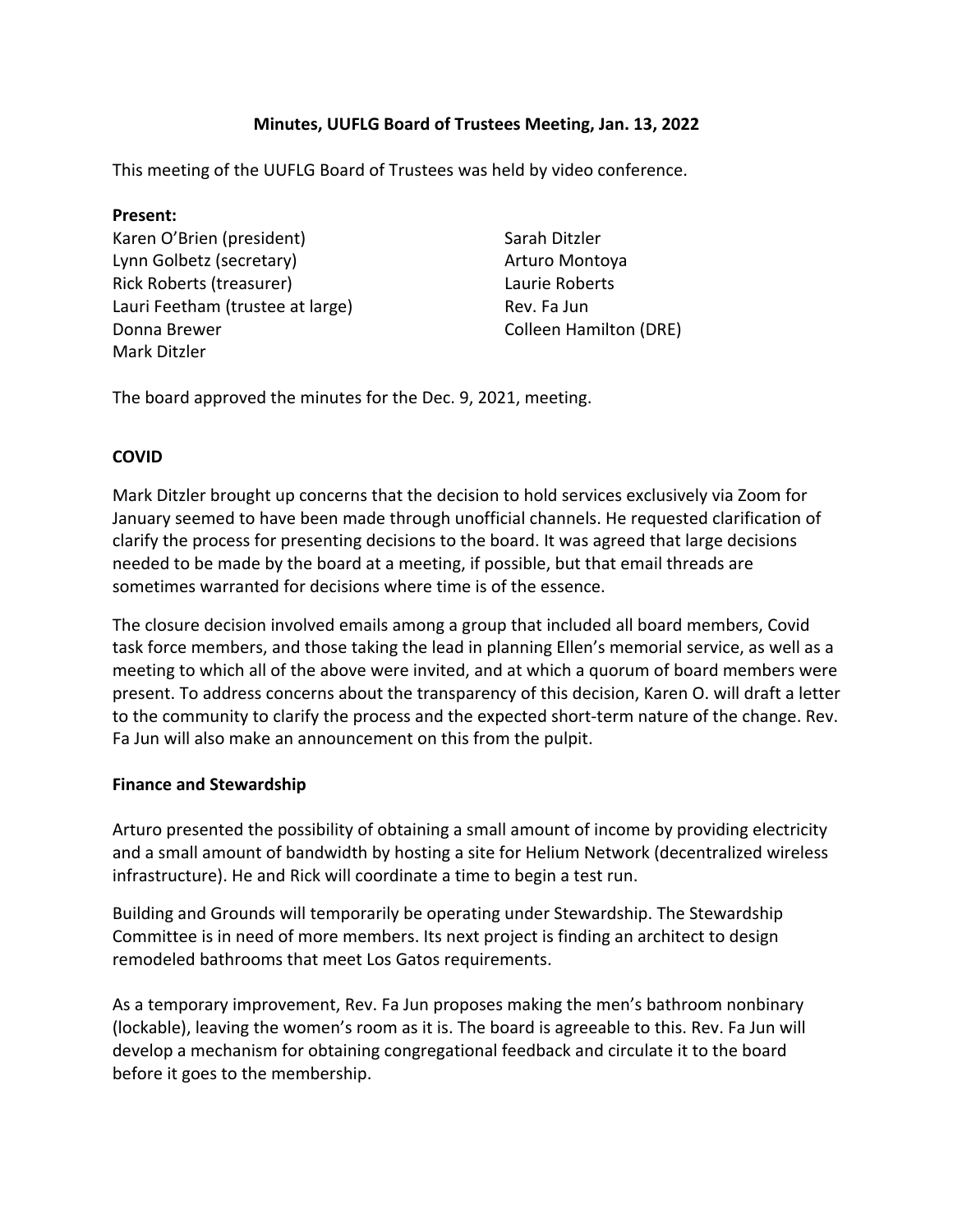The board approved the transfer of \$30,000 from the building and grounds endowment to active reserves. Rick will work with Cindy Giesing to implement the transfer.

Finance predicts ongoing deficits for the next several months. Rick, Rev. Fa Jun, and Colleen will be meeting to discuss the budget.

# **RE**

Sierra Golbetz will be spearheading a youth task force; the specifics are in Colleen's report but will need temporary adjustment because of Covid.

## **Membership**

Membership is updating the directory, which will be distributed when we return to the Fellowship in person; remaining directories will be mailed after a few weeks.

Additional snack and cleanup volunteers should be coordinated either by Membership or by a volunteer coordinator. At the next Membership meeting, Rev. Fa Jun will ask that committee to come up with a protocol. He is also willing to post slots on Facebook to encourage volunteering. Rick will ask Lance if he is willing to set up SignUp Genius or the like to help.

Lynn will ask Linda if she can suggest possible language for a revised new-member policy.

The meeting was adjourned at 9:00. The next board meeting is scheduled for Thursday, February 10, at 7:00 p.m.

Respectfully submitted, Lynn Golbetz (Secretary)

### **Motions Approved**

The board approved the transfer of \$30,000 from building and grounds endowment to active reserve.

### **Future Agenda Items**

February: review membership policy again Proposed Stewardship projects Potential budget changes Volunteer signup system